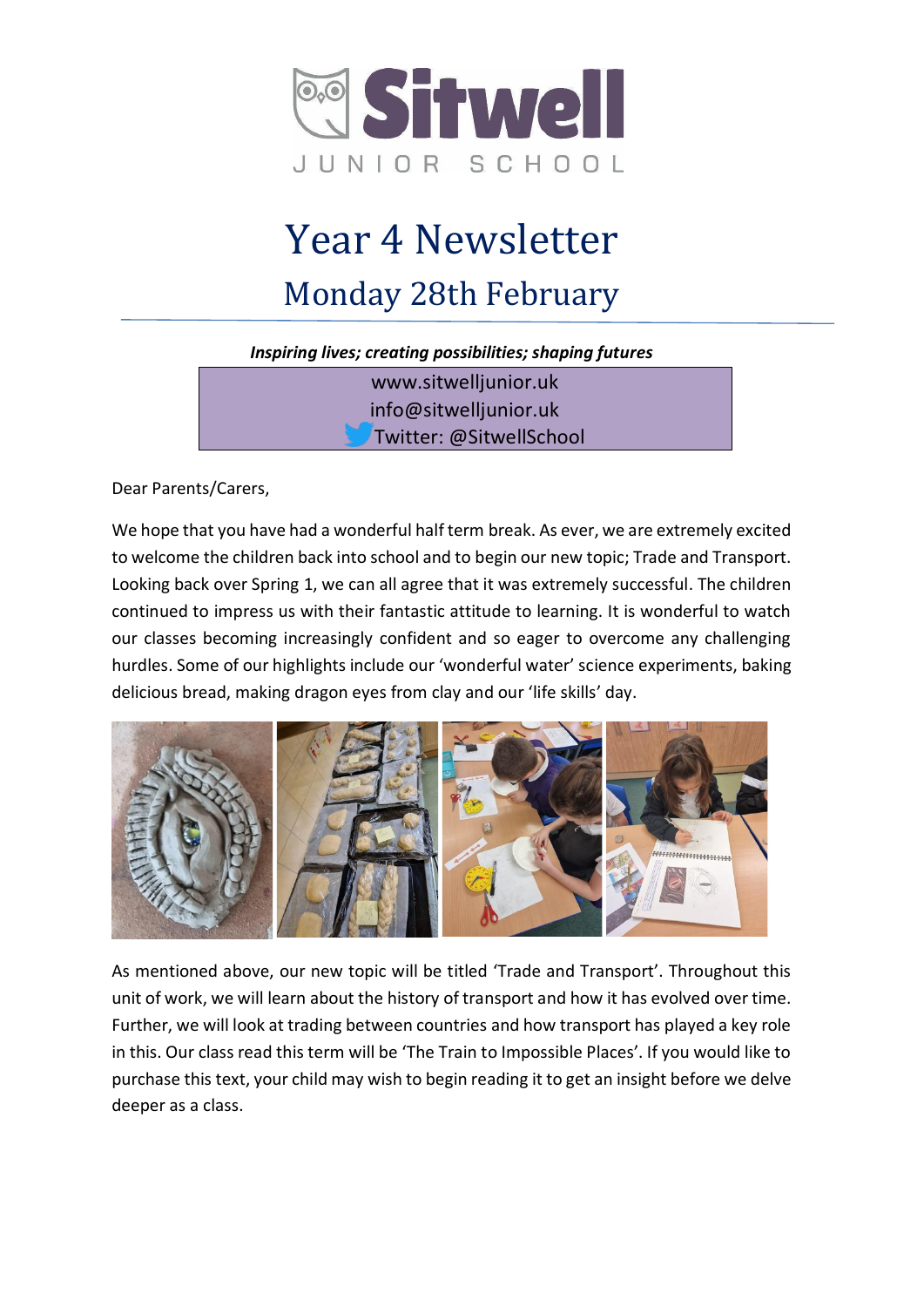# **Maths**

This half term, our maths learning will focus on the areas listed below:

- **Equivalent fractions**
- Adding and subtracting fractions
- Tenths as fractions
- Hundredths as fractions and decimals
- Hundredths on a number line
- Comparing, ordering and rounding decimals

For each objective, children will develop their fluency, reasoning and problem solving skills.

## **English**

In reading sessions, we will begin reading 'The Train to Impossible Places'. In past years, we have found that the children thoroughly enjoy going on an adventure with the characters in this text and we cannot wait to begin reading it with our current classes once again. In writing sessions, we will write a biography based upon the Wright brothers. Further, we will study the picture book 'Journey' and use the images to develop our vocabulary.

## **Topic**

This half term, Year 4 will begin their new topic - Trade and Transport. As **historians**, we will study the history of transport and trade throughout British history and ancient civilisations. As **designers,** we will design, make and evaluate our own vehicle, using our technical knowledge of how to strengthen, stiffen and reinforce structures and use mechanical systems like gears and pulleys. As **artists,** we will draw and paint images of some of the wonderful forms of transport we have looked at, both ancient and modern. As **scientists,** we will learn how to classify different animals and create food chains.

#### **Home Learning Schedule**

#### **Topic**

As we encourage independent learning in Year 4, we have set a number of research projects for your child to choose from and complete over a series of weeks. Please see the attached letter for further information.

#### **Reading**

At Sitwell Junior School, we aim to encourage children to acquire a love of reading. Therefore, it is really important that you listen to your child read every day. This only needs to be for a short time each day, as little and often is the best approach when supporting your child with their reading. Your child will be asked to choose a book from the colour band appropriate to their ability (in terms of reading and understanding) and a non-fiction book from the library. Our new, online reading diary, on Marvellous Me, will be monitored